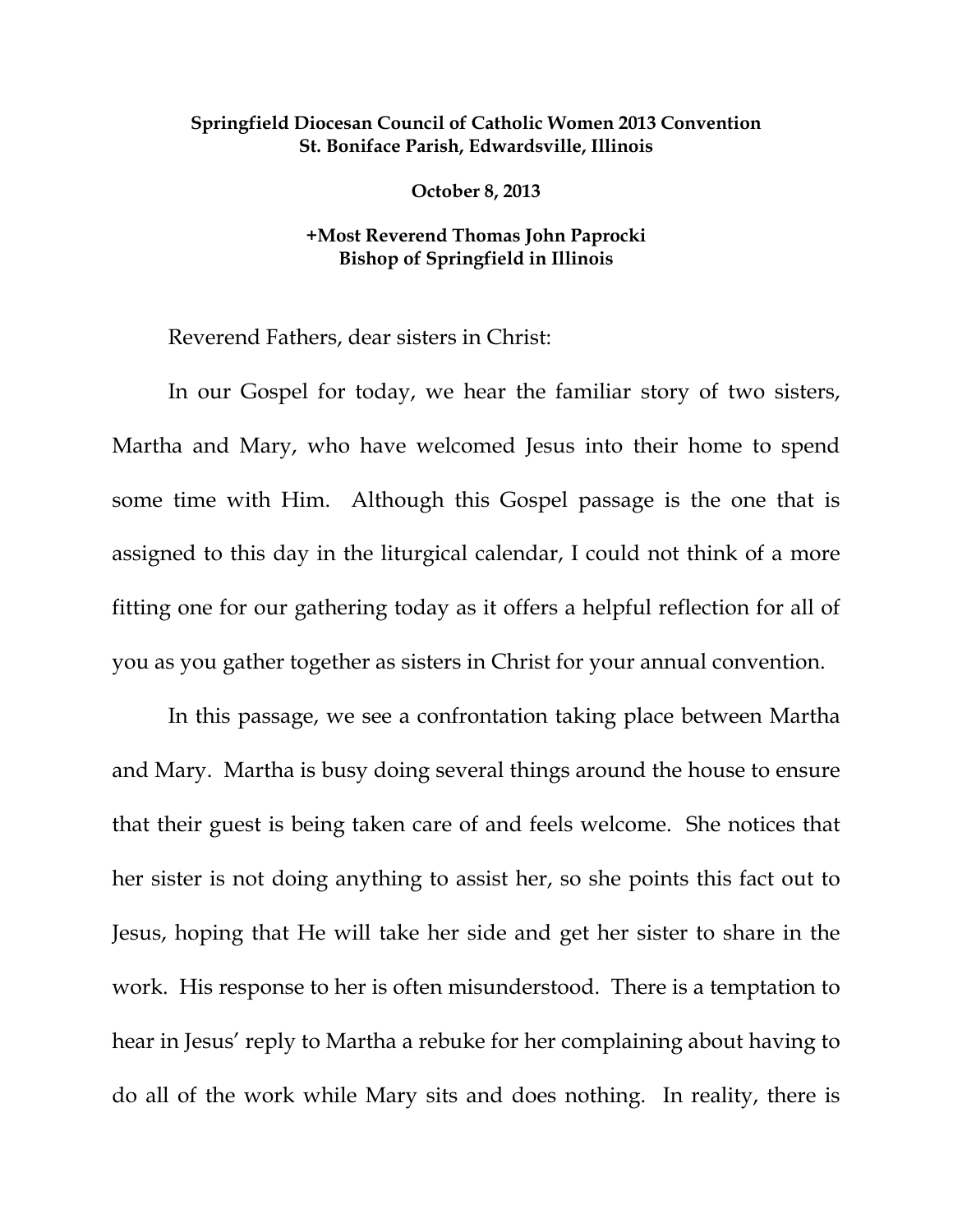something more significant that Jesus is trying to communicate to her and to all of us with His response.

 The Church has seen in this story a description of two different elements that exist in the life of the Church. The first, seen in the example of Martha, represents the Church's role of active service to our neighbor. The other, seen in the example of Mary, represents the contemplative role of being in the presence of the Lord, listening to Him and conversing with Him. While it may seem from the story that the two are contradictory, they are actually complementary. Just before leaving for World Youth Day in Rio this past July, Pope Francis commented on this passage during his Sunday Angelus address. He speaks specifically about this apparent contradiction when he says:

First of all, it is important to understand that this is not about two contradictory attitudes: listening to the word of the Lord, contemplation, and practical service to our neighbor. These are not two attitudes opposed to one another, but, on the contrary, they are two essential aspects in our Christian life; aspects that can never be separated, but are lived out in profound unity and harmony.1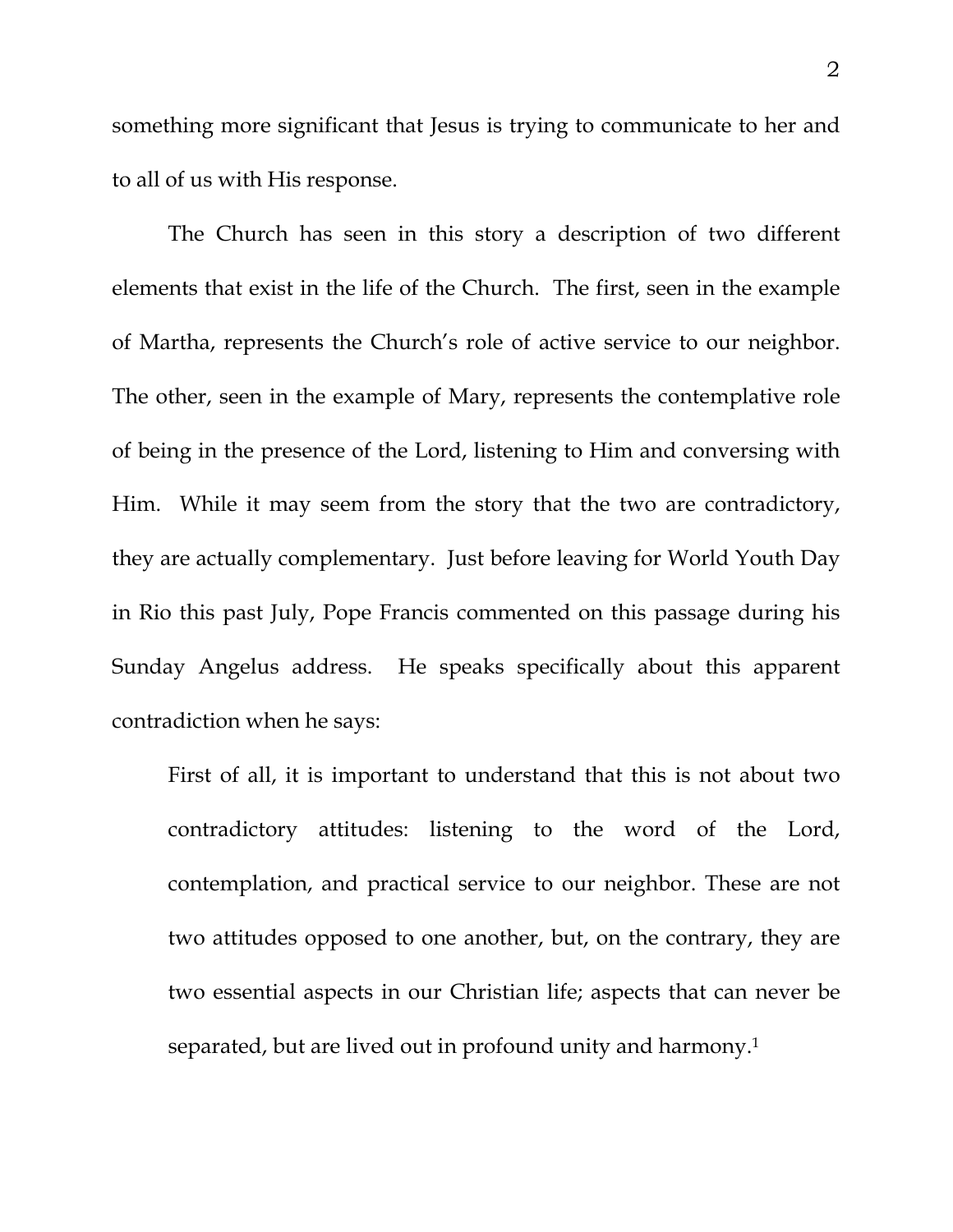He goes on to explain that the reason Jesus responded the way that He did was because Martha was too focused on what needed to be done without remembering the underlying principle of that action, which is "listening to the Word of the Lord, to be  $-$  like Mary  $-$  at the feet of Jesus, with the attitude of a disciple."

 This passage, then, is far more than a story about a disagreement among sisters. Rather, it offers for us a very helpful reflection on the living out of our faith on a daily basis. We must constantly strive for this harmony that the Holy Father speaks about, a harmony between prayer and action. This can be a challenge in a society like ours which extols the virtues of productivity and efficiency.

Such a mindset can easily bleed over into the charitable works that we undertake. Success is sometimes measured in the number of dollars that we raise or the number of people we serve. While those things are important, we must never lose sight of *why* we undertake these activities. The answer to this question of 'why' can only really be answered in the context of our faith and the command of Jesus to love our neighbor. We are in need of that constant contact with Him through prayers to ensure that our motives continue to remain pure, that we perform these works out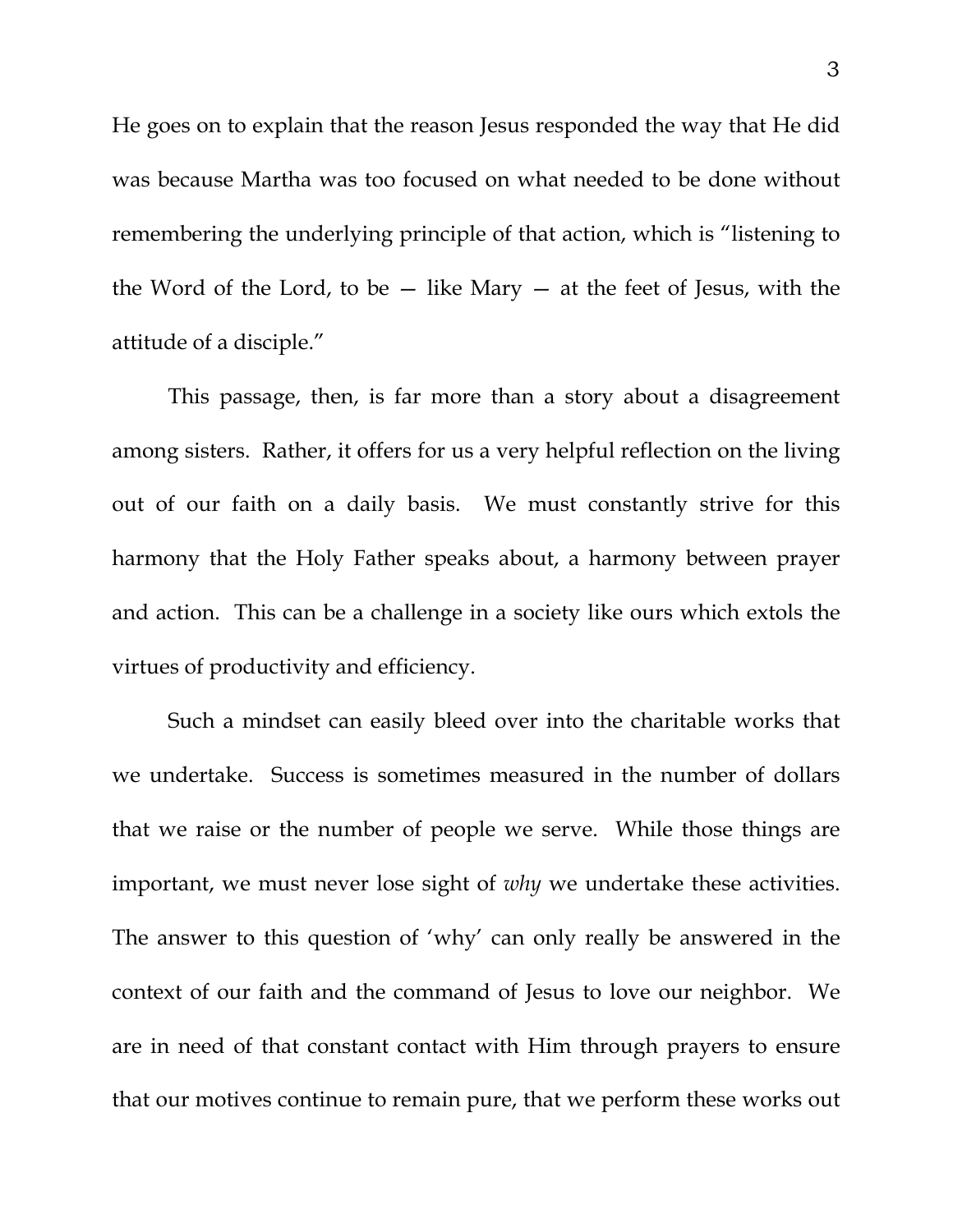of love and not out of selfishness. We also need that regular interaction with Him so that we do not get discouraged when times get tough and we are tempted to give up on what we are doing. Being rooted in prayer also helps us to avoid becoming like Martha, where we begin to be critical of others and complain about them, attitudes which severely undermine the effectiveness of our charitable activities.

 As you have all gathered here for this annual convention of the Springfield Diocesan Council of Catholic Women, I would like to speak on behalf of all of your pastors as I express my gratitude for the many ways in which you have benefited the diocese and your respective parishes through your prayers and good works. It is my hope that our reflection on this Gospel passage will serve as a source of encouragement for you. The fact that you have been contributing to the well-being of the diocese for many years is a good sign that you are being guided by this harmony between prayer and action. Without that proper balance in place, you would not have been able to sustain your efforts for any extended period of time.

At the same time, we are ever mindful of how easy it can be to lose our focus and become obsessed merely on results. It is therefore important to take an opportunity like this to gather together and revisit the motives